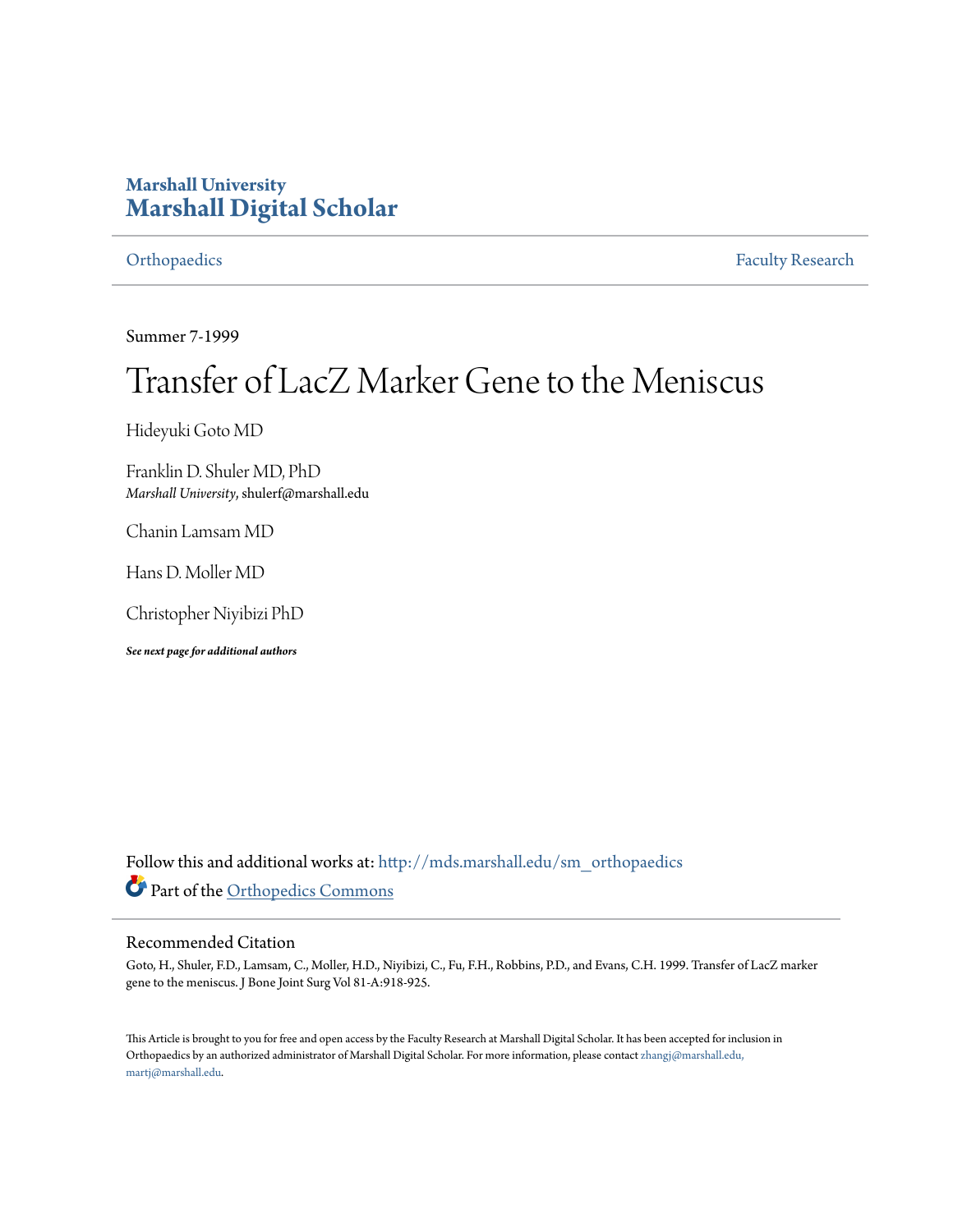#### **Authors**

Hideyuki Goto MD; Franklin D. Shuler MD, PhD; Chanin Lamsam MD; Hans D. Moller MD; Christopher Niyibizi PhD; Freddie H. Fu MD; Paul D. Robbins PhD; and Christopher H. Evans PhD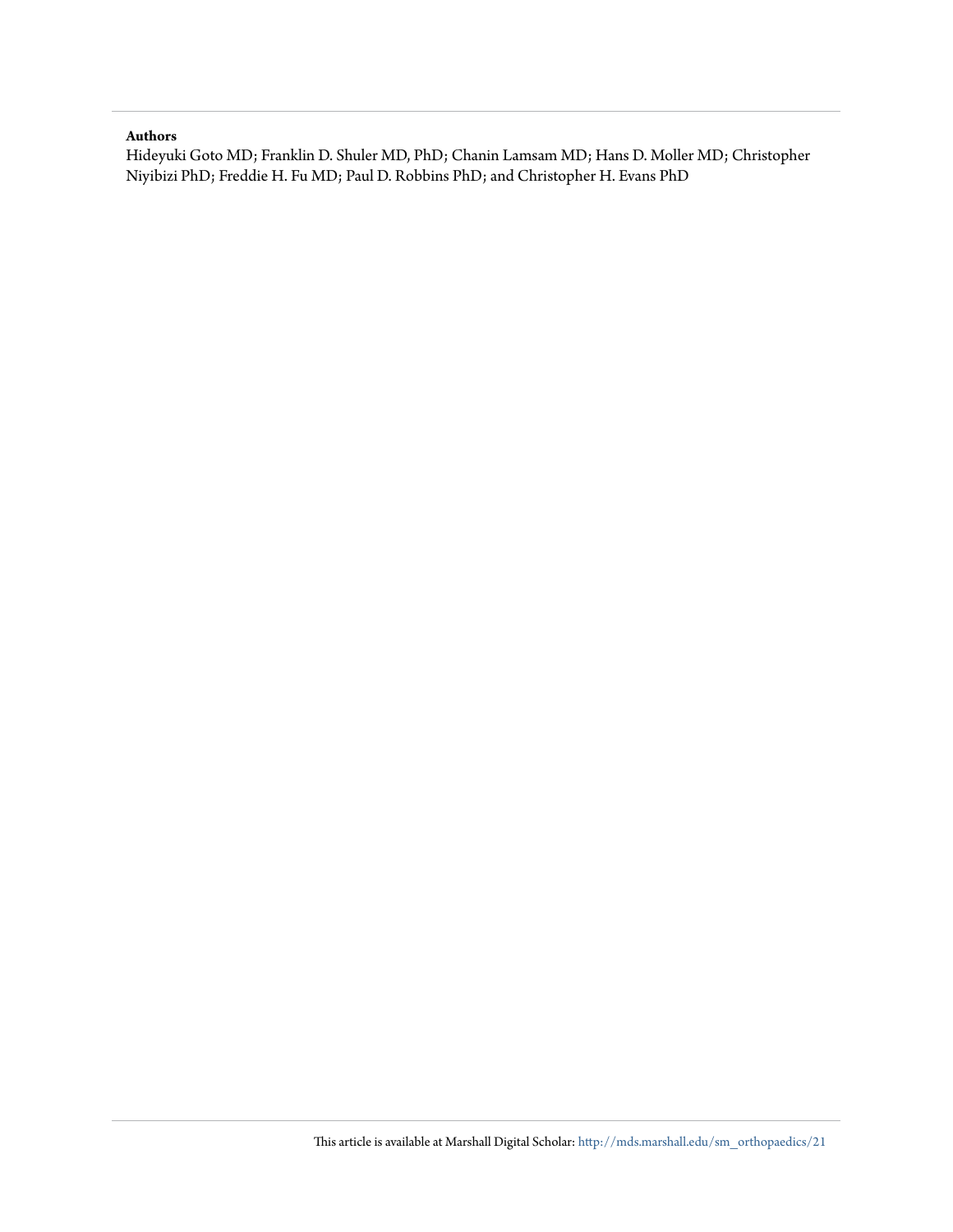# Transfer of LacZ Marker Gene to the Meniscus\*

BY HIDEYUKI GOTO, M.D.†, FRANKLIN D. SHULER, M.D., PH.D.†, CHANIN LAMSAM, M.D.†,

HANS D. MOLLER, M.D.†, CHRISTOPHER NIYIBIZI, PH.D.†, FREDDIE H. FU, M.D.‡, PAUL D. ROBBINS, PH.D.†, AND CHRISTOPHER H. EVANS, PH.D.†, PITTSBURGH, PENNSYLVANIA

*Investigation performed at Ferguson Laboratory, University of Pittsburgh School of Medicine, Pittsburgh*

#### **Abstract**

*Background:* **Lesions in the avascular two-thirds of the meniscus do not heal well and are of concern clinically. Various growth factors promote the synthesis of matrix by meniscal cells and thus have the potential to augment healing. However, their clinical application is severely hindered by problems with delivery. An attractive approach to overcoming such problems is to transfer genes that encode the growth factors in question to the site of the injury. As a prelude to this, we evaluated methods for delivering genes to the meniscus.**

*Methods:* **Gene transfer was evaluated** *in vitro* **and** *in vivo* **with a lacZ marker gene, which expresses the enzyme b-galactosidase. Two types of vectors were tested: an adenovirus and a retrovirus. Monolayers of lapine, canine, and human meniscal cells, as well as intact lapine and human menisci, were used for the** *in vitro* **studies. Lesions were created in the menisci of rabbits and dogs for the** *in vivo* **studies. Gene transfer to the sites of the experimental meniscal lesions** *in vivo* **was accomplished in two ways. In the lapine model, a suspension of adenovirus carrying the lacZ marker gene was mixed with whole blood and the clot was inserted into the lesion. In the canine model, retrovirally transduced allogenic meniscal cells carrying the lacZ marker gene were embedded in collagen gels and transferred to the defects. The animals were killed at various time-points, and gene expression was evaluated by histological examination of sections stained with 5-bromo-4-chloro-indolyl-b-D-galactose (X-gal), from which a blue chromagen is released in the presence of b-galactosidase.**

*Results:* **Monolayer cultures of lapine, canine, and human meniscal cells were susceptible to genetic transduction by both adenoviral and retroviral vectors.** *In vitro* **gene transfer to intact human and lapine me-**

†Ferguson Laboratory, 200 Lothrop Street, Room C313, Presbyterian-University Hospital, Pittsburgh, Pennsylvania 15213. Email address for Dr. Evans: cevans@vms.cis.pitt.edu.

‡Center for Sports Medicine, 4601 Baum Boulevard, 2nd Floor, Pittsburgh, Pennsylvania 15213.

Copyright 1999 by *The Journal of Bone and Joint Surgery, Incorporated*

**nisci proved possible both by direct, adenoviral, delivery and indirect, retroviral, delivery. Gene expression persisted for at least twenty weeks under** *in vitro* **conditions. With regard to the** *in vivo* **studies, gene expression persisted within the clot and in some of the adjacent meniscal cells for at least three weeks in the lapine defect model. In the canine defect model, gene expression persisted within the transplanted, transduced meniscal cells for at least six weeks.**

*Conclusions:* **It is possible to transfer genes to sites of meniscal damage and to express them locally within the lesion for several weeks.**

*Clinical Relevance:* **Healing of the avascular portion of the meniscus may be improved by the transfer of genes encoding the appropriate growth factors. To our knowledge, the present report is the first to describe methods for transferring genes to the meniscus. When used in conjunction with the appropriate growth-factor genes, these techniques should help to provide the basis for potential alternative treatment options for meniscal lesions. Additional studies are needed to determine whether these techniques will lead to improved healing of meniscal defects** *in vivo***.**

The menisci serve many important biomechanical functions, including load-bearing, shock absorption, and load transmission. They also contribute to the stability of the knee<sup>14</sup>. Because of a greater understanding of the importance of the menisci and many reports demonstrating an early onset of degenerative changes in the knee joint following meniscectomy<sup>4,6,20</sup>, orthopaedic surgeons now aim to preserve as much functional meniscal tissue as possible when treating meniscal injuries.

Because the periphery of the meniscus receives a rich blood supply, tears in this location are reparable. In contrast, the inner two-thirds of the meniscus is relatively avascular. The results of meniscal repair in this zone are variable, although many techniques have been developed in attempts to promote healing in this region<sup>2,7,15,24</sup>. One approach is to use growth factors, which  $\alpha$  accelerate the healing process<sup>12</sup>. It has been demonstrated that meniscal fibrochondrocytes are capable of enhanced proliferation and matrix synthesis when exposed to growth factors that are normally present in wound hematomas3,13,19,21,22. Moreover, animal studies have shown that the addition of growth factors during conventional methods of meniscal repair improves healing<sup>9</sup>.

<sup>\*</sup>One or more of the authors has received or will receive benefits for personal or professional use from a commercial party related or indirectly to the subject of this article. Funds were received in total or partial support of the research or clinical study presented in this article. The funding source was Japan Sports Medicine Foundation, Incorporated.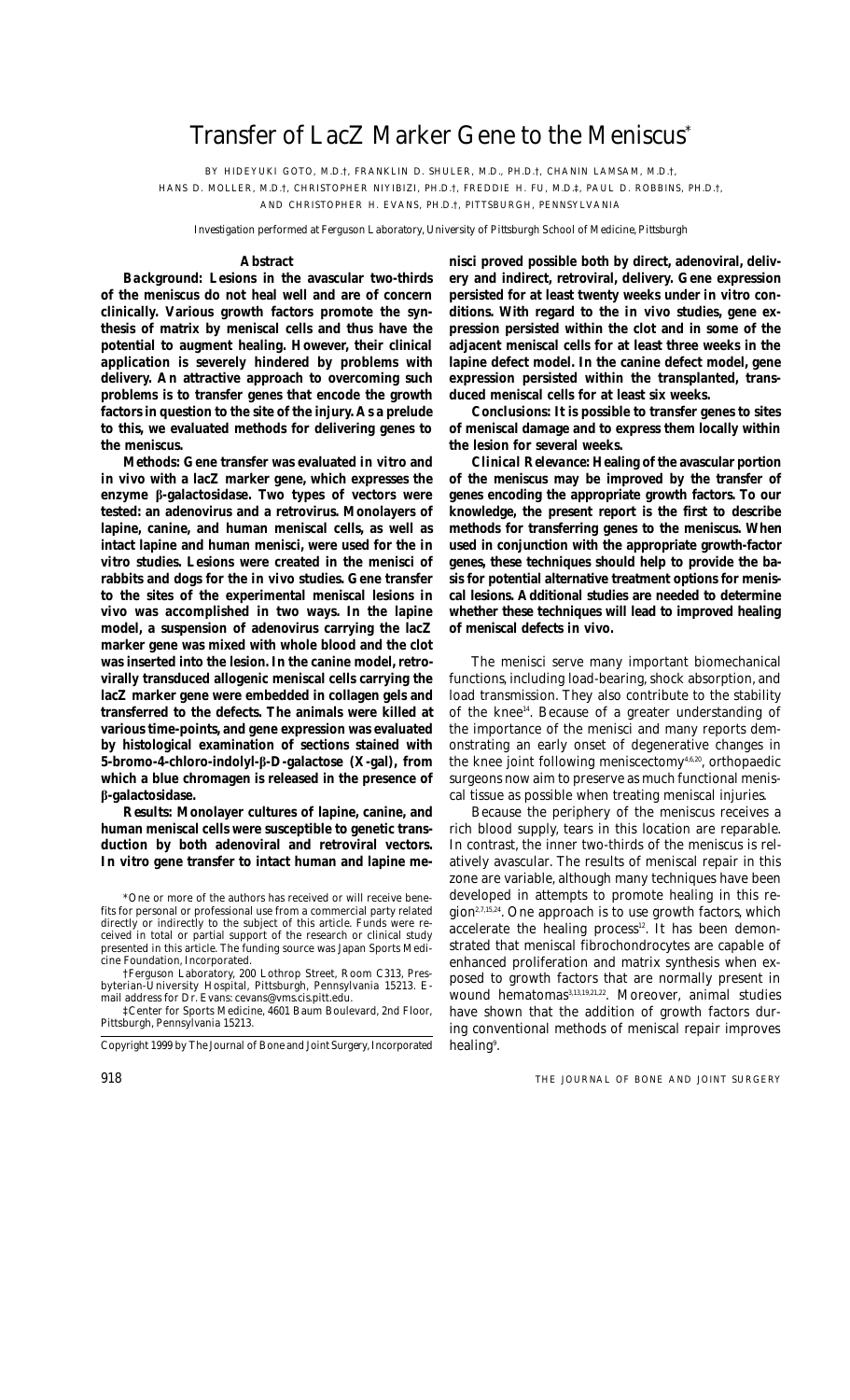For this approach to be successful, a method is needed with which to deliver the growth factors locally to the lesion and to maintain the sustained release of the growth factors over time. Direct application of growth factors by themselves is not likely to be successful because of their short biological half-lives. The implantation of bioresorbable slow-release devices, while possible, has yet to be realized in a clinically useful manner.

Gene transfer provides a promising alternative strategy<sup>5</sup>. Delivery to the meniscus of a gene encoding the growth factor of interest may make it possible to achieve sustained local endogenous synthesis of the growth factor at the site of healing. There are many advantages to this approach, including the potential for regulating both the level and the duration of growth-factor production<sup>s</sup>. Endogenous synthesis also ensures that, unlike recombinant growth factors produced by prokaryotic cells, the growth factor has undergone appropriate posttranslation modification. The present study was designed to evaluate the feasibility of gene transfer to the meniscus.

There are two main strategies for transferring genes to sites in the body<sup>5</sup>. With *in vivo*, or direct, gene delivery, the new genetic material is introduced directly into the patient. With *ex vivo*, or indirect, gene delivery, cells are removed, genetically manipulated outside the body, and then returned to the body. The cells used in *ex vivo* gene delivery do not necessarily have to be derived from the target organ.

Gene delivery is facilitated by the use of vectors, which enable the cellular uptake and expression of the transferred genes. A variety of viral and nonviral vectors are available for this purpose<sup>17</sup>. In the present study, we elected to evaluate vectors developed from an adenovirus and a retrovirus. Adenoviruses infect both dividing and nondividing cells very efficiently and may be used for both *in vivo* and *ex vivo* gene delivery. In contrast, retroviruses only transduce dividing cells and are predominantly used in *ex vivo* protocols. In both cases, the viruses in the present study were used to transfer a bacterial marker gene, lacZ, which expresses the enzyme β-galactosidase. Cells expressing this enzyme, which is not normally found in mammalian cells, can be stained blue by a simple histochemical procedure.

#### **Materials and Methods**

#### *Viral Vectors*

Two types of viral vectors were used in this study: adenovirus and retrovirus. The E1 and E3 regions of the genome were deleted in the adenoviral vector. The marker gene used in this study, lacZ, was cloned into the E1 region under the control of a human cytomegalovirus early promoter. The virus was prepared with standard methods, which yielded a suspension containing 10<sup>9</sup> plaque-forming units per milliliter.

The retroviral vector was based on the Moloney murine leukemia virus. It contained the lacZ gene under the control of the retroviral 5′ long terminal repeat and the neomycin phosphotransferase gene under the control of the simian virus 40 early promoter<sup>16</sup>. The latter gene renders cells resistant to the neomycin analog G418. This virus was

VOL. **81-A,** NO. 7, JULY 1999

generated at titers of approximately 105 infectious viral particles per milliliter from a producer line known as CRIP.

#### *Meniscal Cell Culture*

Menisci were retrieved from the knee joints of three-month-old New Zealand White rabbits that weighed approximately 2.5 kilograms, adult mongrel dogs that weighed twenty-five to thirty kilograms, and three patients who were fourteen, sixteen, and twenty-eight years old and had a medial meniscal tear. The removal of human menisci was approved by the local institutional review board. Cells were isolated from the menisci with the method described by Green<sup>8</sup>. Briefly, the menisci were cut into approximately three-millimeter-long pieces. The cells were released from the meniscal fragments by sequential digestion with 0.2 percent (weight per volume) trypsin for thirty minutes and 0.2 percent (weight per volume) collagenase for three hours at 37 degrees Celsius and were then seeded into twenty-fivesquare-centimeter tissue-culture flasks (T-25 tissue culture flask; VWR Scientific, Bridgeport, New Jersey) that contained four milliliters of Ham's F-12 medium (Gibco, Grand Island, New York) supplemented with 10 percent fetal bovine serum (Gibco), and 1 percent penicillin and streptomycin (weight per volume) (Gibco).

#### *Cell Transduction* in Vitro

*Adenoviral transduction:* When the cells were confluent, the medium was removed, and the cell monolayer was washed twice with four milliliters of Gey's balanced salt solution (Gibco). One milliliter of adenoviral vector suspension was added to give a ratio of 10<sup>8</sup> viral particles per million cells. The cells were incubated for three hours, with gentle shaking every thirty minutes. After the three hours of incubation, three milliliters of fresh medium was added and the cells were returned to the incubator.

*Retroviral transduction:* Confluent cultures were trypsinized and subcultured at a 1:3 split ratio. When the first-passage cultures were 60 percent confluent, the medium was removed, the cells were washed with Gey's balanced salt solution as described, and one milliliter of retroviral vector suspension was added in the presence of eight micrograms of polybrene (Sigma Chemical, St. Louis, Missouri) per milliliter. This provided a ratio of  $5 \times 10^6$  viral particles per million cells. The cells were incubated for three hours, with gentle shaking every thirty minutes. After the three hours of incubation, three milliliters of fresh medium was added and the cells were returned to the incubator. When the cells were confluent, they were trypsinized and replated and 0.25 milligram of G418 (Sigma) per milliliter was added into the culture medium to select for transduced cells<sup>11</sup>. Cells that expressed the neomycin phosphotransferase gene contained in the retrovirus were resistant to the cytotoxic actions of G148. To detect lacZ gene expression by the transduced cells, the cultures were histochemically stained blue with the chromogenic substrate 5 bromo-4-chloro-indolyl-β-D-galactose (X-gal; Sigma), as described previously<sup>16</sup>, at every passage. The percentage of lac $Z^+$  cells was determined by scoring cells as positive (blue) or negative (colorless) histologically. At least 100 cells were scored in each case.

#### In Vitro *Gene Transfer to Menisci*

Whole lapine menisci (four, five, or six per dish) and human meniscal fragments (two to five millimeters; eight, nine, or ten per dish) were placed in sixty-millimeter Petri dishes that contained five milliliters of the culture medium described earlier.

For direct gene delivery, 0.1 milliliter of the adenoviral vector suspension was injected into the menisci or meniscal fragments at four locations with use of a one-milliliter syringe and a 25-gauge needle. Four menisci or meniscal fragments were injected at each time-point (at one, two, eight, twelve, sixteen, and twenty weeks after the gene transfer).

For indirect gene delivery to the menisci or meniscal fragments, cultured meniscal cells were transduced with the retrovirus containing the lacZ and neomycin phosphotransferase genes and were selected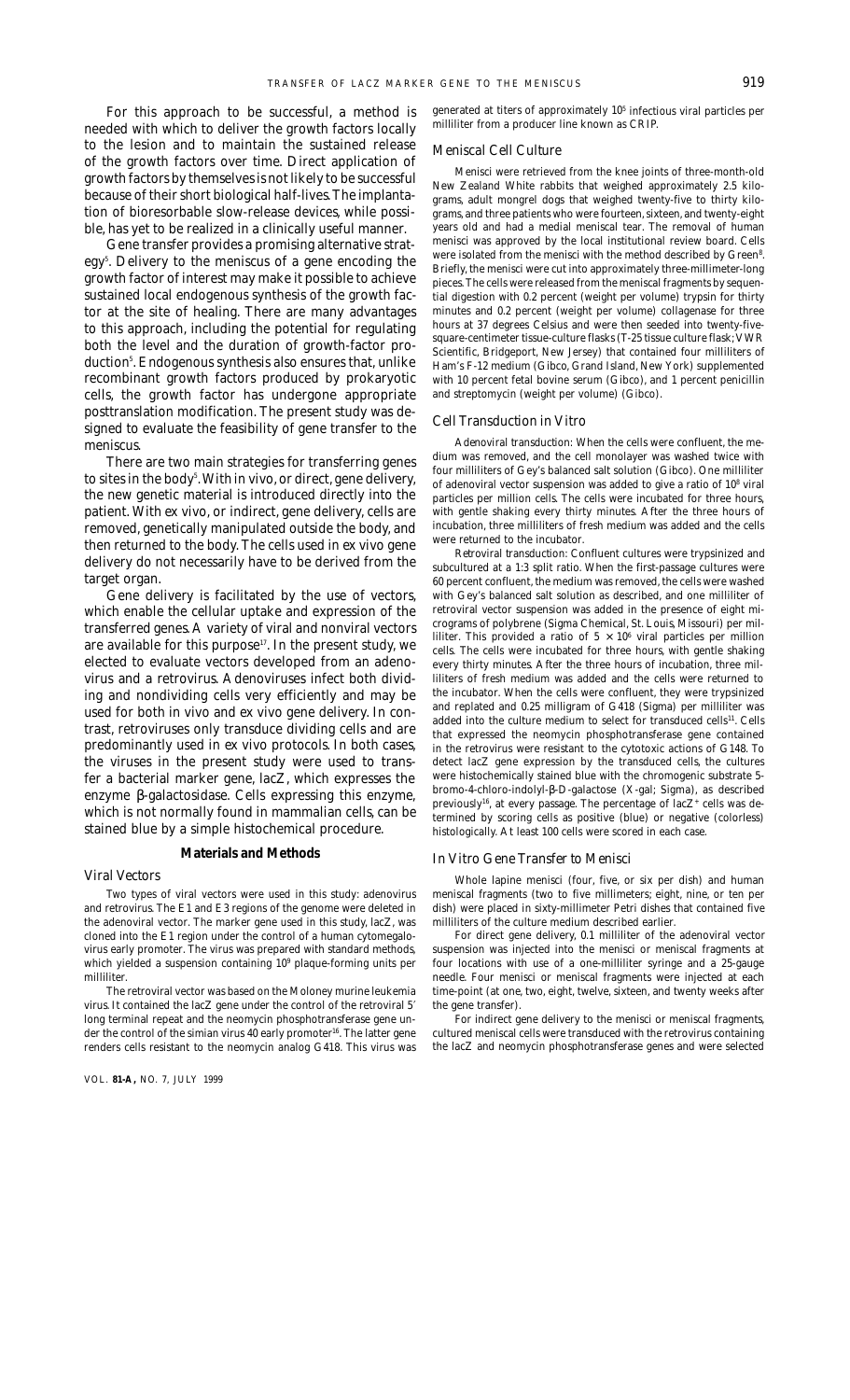in G418 as described earlier. Monolayer cultures of cells were then trypsinized and centrifuged at 2000 revolutions per minute for ten minutes. The cells were collected and were suspended in 0.5 milliliter of Ham's F-12 medium with 10 percent fetal bovine serum and 1 percent penicillin and streptomycin to a final concentration of  $10^{\rm 6}$  cells per milliliter. One hundred microliters (10<sup>5</sup> cells) of the cell suspension was injected at multiple locations into the procured meniscal tissue with a one-milliliter syringe and a 25-gauge needle.

After the injections, the intact lapine and fragmented human menisci were placed in Petri dishes that contained the culture medium that lacked G418, and they were maintained in the incubator. The meniscal tissues were fixed sequentially, at one, two, four, eight, twelve, sixteen, and twenty weeks after the gene transfer, with 0.01 molar phosphate-buffered saline solution (Sigma) containing 4 percent paraformaldehyde (Fisher Scientific, Fair Lawn, New Jersey). The meniscal tissue was stained with X-gal to detect gene expression by the transduced cells. The stained menisci were then cut along the transverse plane through the site of the injection. Tissue specimens were dehydrated and embedded in paraffin wax. Paraffin sections were cut at a thickness of five micrometers and were affixed to glass slides. Deparaffinized and hydrated sections were stained with eosin as a counterstain for X-gal.

#### In Vivo *Gene Transfer to Operatively Created Meniscal Lesions*

*Adenovirally Mediated* ex Vivo *Gene Transfer to Lapine Meniscal Lesions*

Six New Zealand White rabbits, which weighed approximately 2.5 kilograms, were given anesthesia. Arthrotomies were performed on both knees under sterile conditions, and the medial menisci were exposed. A two-millimeter-long incision was made in the avascular area of the anterior part of the medial meniscus. A fibrin clot that had formed after 0.5 milliliter of whole blood was mixed with 0.3 milliliter of adenoviral suspension was transplanted into the incised meniscal lesion. A fibrin clot that did not have the viral vector was transplanted into the lesion in the contralateral knee to serve as a control. After the clot had been inserted, the capsule was closed carefully and the skin was closed with a subcuticular stitch. The animals were mobilized postoperatively and were given a standard diet. Two rabbits each were

TABLE I LACZ EXPRESSION BY MENISCAL CELLS AFTER RETROVIRAL TRANSDUCTION *IN VITRO*

| Conditions*               | Percentage of LacZ <sup>+</sup> Cells |                   |                  |
|---------------------------|---------------------------------------|-------------------|------------------|
|                           | Lapine<br>Menisci                     | Canine<br>Menisci | Human<br>Menisci |
| 48 hrs., unselected       | 20                                    | 18                | 10               |
| 1 wk., selected in G418   | 95                                    | 98                | 93               |
| 2 wks., selected in G418  | 98                                    | 95                | 98               |
| 4 wks., selected in G418  | 90                                    | 93                | 95               |
| 28 wks., selected in G418 | 93                                    | 98                | 92               |

\*The time-periods refer to the interval after transduction.

killed at one, two, and three weeks after the operation. The menisci were obtained, fixed with 0.01-molar phosphate-buffered saline solution that contained 4 percent paraformaldehyde, and stained with X-gal. The stained menisci were cut along the transverse plane through the tear and were embedded, sectioned, and stained as described.

#### *Retrovirally Mediated* ex Vivo *Gene Transfer to Canine Meniscal Lesions*

Canine meniscal cells were transduced with retrovirus that contained the lacZ and neomycin phosphotransferase genes and were selected in G418. Staining with X-gal before implantation into a defect demonstrated that nearly 100 percent of the cells were transduced. After confluence, they were trypsinized and centrifuged at 2000 revolutions per minute for ten minutes. The cell pellet was incorporated in a collagen gel suspension. To accomplish this, eight volumes of purified type-I collagen solution (Vitrogen 100; Celtrix, Santa Clara, California), one volume of ten-times-concentrated phosphatebuffered saline solution, and one volume of 0.1-molar sodium hydroxide were added, with gentle agitation, at 4 degrees Celsius, and the pH of the solution was adjusted to  $7.2 \pm 0.2$ . Finally, one volume of cell suspension was added to the neutralized, isotonic collagen mixture and was incubated in a culture dish at 37 degrees Celsius for twentyfour hours to gel the collagen (final concentration, 1.8  $\times$  10 $^6$  cells per milliliter; 0.21 percent collagen)<sup>10,23</sup>.



FIG. 1

Horizontal section of a human meniscus two weeks after an adenoviral vector containing the lacZ gene was injected directly into the meniscus *in vitro* (X-gal and eosin, × 200). High levels of gene expression are evident (blue areas).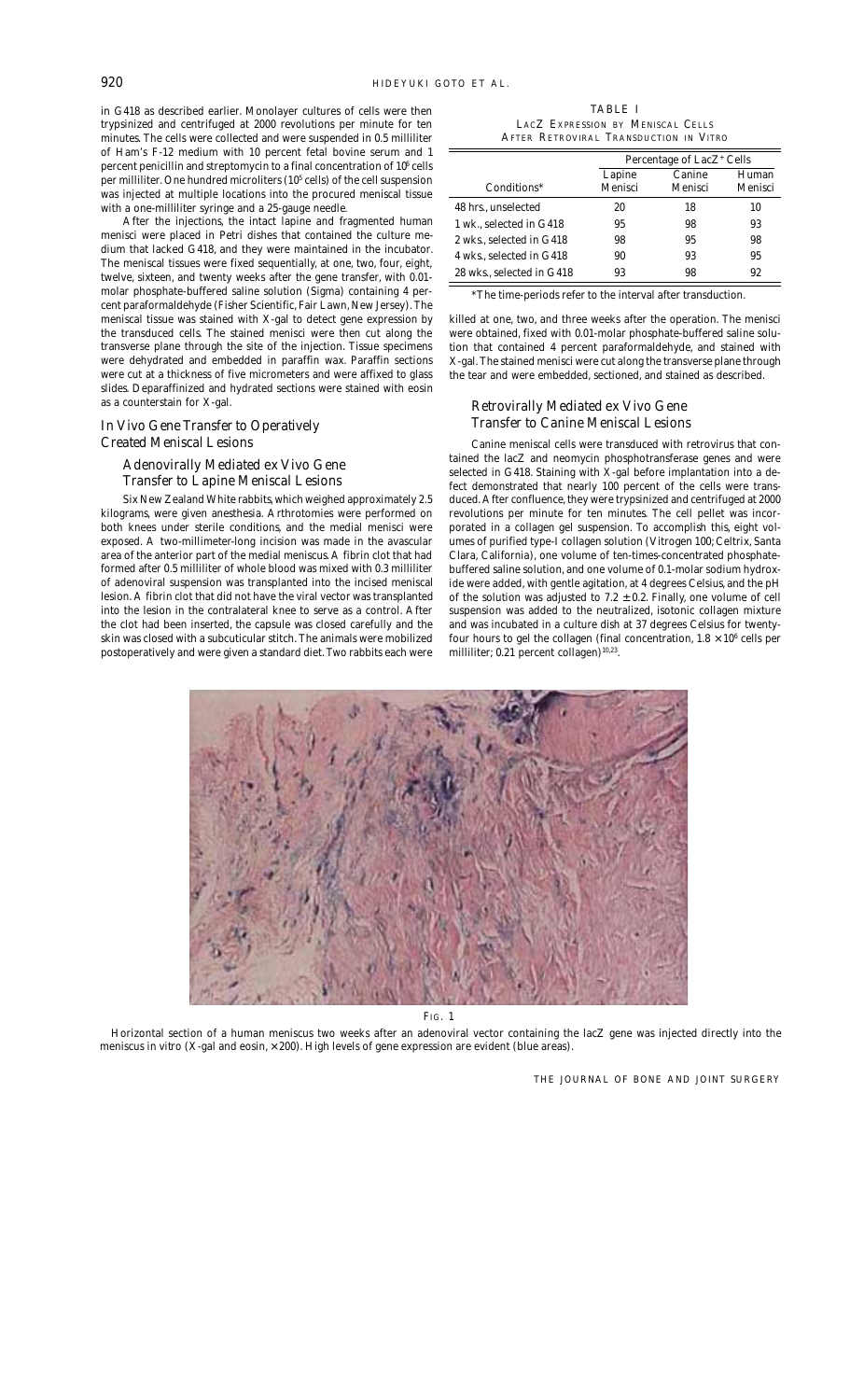Twelve adult mongrel dogs that weighed twenty-five to thirty kilograms were used. All of the dogs had a normal gait and a full range of motion of the limbs. General anesthesia was given and endotracheal intubation was used. Inhalation anesthesia was maintained with a mixture of isoflurane, nitrous oxide, and oxygen. The hindlimbs were shaved, prepared with iodine, and draped in a sterile fashion. A medial parapatellar skin incision was made through the subcutaneous tissue down to the joint capsule. The capsule was dissected to expose the medial collateral ligament. This ligament was detached at the femoral insertion and was reflected distally to expose the medial meniscus. A partial-thickness circular defect, two millimeters in diameter and three millimeters deep, was made three millimeters from the meniscosynovial junction in the middle third of the meniscus. The collagen gel with the transduced canine cells was implanted into the defect. A collagen gel without cells was implanted in the contralateral meniscus to serve as a control. After transplantation, the medial collateral ligament was reattached at the site of its original insertion with interosseous sutures. The capsule was closed carefully, and the skin was closed with a subcuticular stitch. The animals were mobilized postoperatively, given a standard diet, and allowed to walk outside the cages at one week after the operation. LacZ gene expression in the menisci was evaluated at one, two, four, and six weeks postoperatively. Three animals were killed at each time-period. The menisci were obtained, fixed with 0.01-molar phosphate-buffered saline solution that contained 4 percent paraformaldehyde, and stained with X-gal. The stained menisci were cut along the radial plane through the defect and were embedded, sectioned, and stained as described earlier.

#### **Results**

Our studies of transfer of the lacZ marker gene to the meniscus comprised three parts: *in vitro* transduction of cultured cells with adenoviral and retroviral vectors, direct and indirect *in vitro* delivery of the lacZ marker gene with adenovirus and retrovirus to procured menisci, and *ex vivo* delivery of the lacZ marker gene with adenovirus and retrovirus to operatively created meniscal lesions in the knee joints of rabbits and dogs.

TABLE II LACZ EXPRESSION BY MENISCAL CELLS AFTER ADENOVIRAL TRANSDUCTION *IN VITRO*

|                     | Percentage of LacZ <sup>+</sup> Cells |                   |                  |  |
|---------------------|---------------------------------------|-------------------|------------------|--|
| Conditions*         | Lapine<br>Menisci                     | Canine<br>Menisci | Human<br>Menisci |  |
| 48 hrs.             | 90                                    | 95                | 95               |  |
| 4 wks., passaged    | 12                                    | 15                | 18               |  |
| 20 wks., unpassaged | 90                                    | 88                | 85               |  |

\*The time-periods refer to the interval after transduction.

#### In Vitro *Gene Transfer to Monolayer Cultures*

The tranduction of lapine, canine, and human meniscal cells was first accomplished with a retrovirus capable of expressing the lacZ and neomycin phosphotransferase genes simultaneously.

After the lapine, canine, and human meniscal cells were transduced with this retrovirus, expression of the lacZ gene was seen initially in 20, 18, and 10 percent of cells, respectively (Table I). Selection of transduced cells in G418 increased the percentage of transduced cells to nearly 100 (Table I). Transgene expression after transduction with the retrovirus and selection in G418 was stable and lasted twenty-eight weeks *in vitro*, at which time the experiment was terminated. During this twenty-eight-week period, the cells were taken through approximately fifteen passages, without reduction in the percentage of cells expressing lacZ. These experiments were repeated five times with the same results.

Lapine, canine, and human meniscal cells were also transduced with an adenovirus carrying the lacZ gene. At a multiplicity of infection of fifty, nearly 100 percent of the cells of each species expressed the lacZ gene after



FIG. 2

Horizontal section of a lapine meniscus three weeks after an adenoviral vector containing the lacZ gene was incorporated into a fibrin clot and then implanted into a meniscal tear (X-gal and eosin, × 200). Cells within the fibrin clot have expressed the transgene (blue areas).

VOL. **81-A,** NO. 7, JULY 1999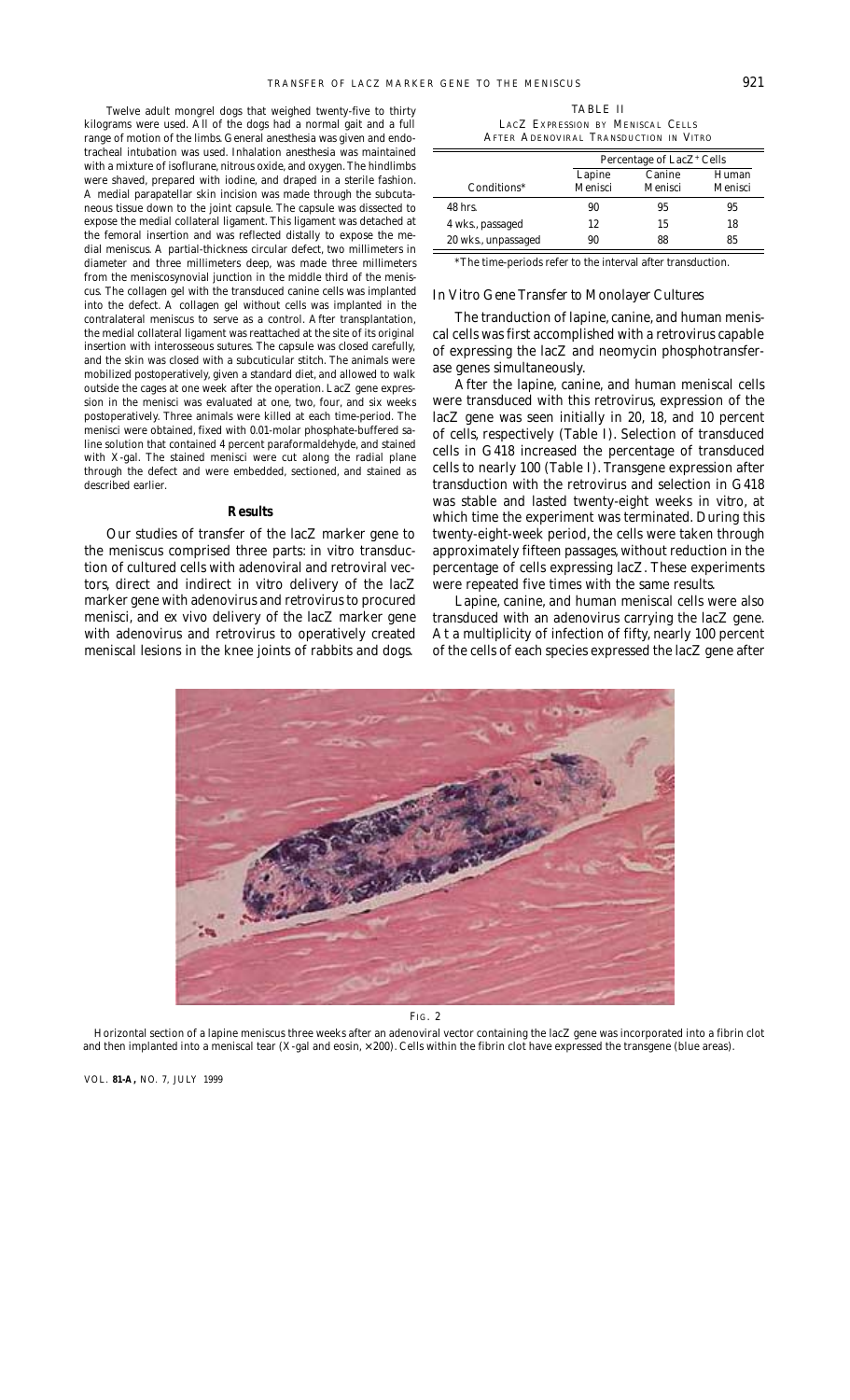

FIG. 3-A

Figs. 3-A through 3-E: Radial sections of canine menisci after retrovirally mediated *ex vivo* gene transfer to an operatively created defect (and control specimens) (X-gal and eosin).

Fig. 3-A: Two weeks after gene transfer, there was a large number of lacZ<sup>+</sup> cells (stained blue) in the defect  $(\times 200)$ .

transduction with this virus (Table II). Gene expression after adenoviral transduction was stable for all species for twenty weeks in confluent, nondividing cultures, but, unlike expression after retroviral transduction, it was not stable on passage (Table II).

#### In Vitro *Gene Transfer to Menisci*

#### *Direct Gene Transfer*

Direct retroviral transfer was not attempted because retroviral vectors only transduce dividing cells.

Whole lapine menisci and fragments of human menisci were used to assess the feasibility of direct viral gene transfer with the adenoviral vector carrying the lacZ gene. *In vitro* injection of this vector directly into lapine menisci led to the transduction of cells adjacent to the track of the needle but not elsewhere, suggesting that the dense, meniscal matrix impeded diffusion of the virus. Human meniscal cells were also transduced after direct injection of adenoviral vectors (Fig. 1). High levels of gene expression persisted in both lapine and human menisci for twenty weeks *in vitro*, at which time the experiment was discontinued. In general, injection of the adenovirus vector carrying the lacZ gene into

human menisci transduced cells within a wider radius than did injection into lapine menisci.

#### *Indirect Gene Transfer*

LacZ gene expression was detected within lapine and human menisci by X-gal-staining at all time-points during the twenty weeks after the injection of allogenic cells transduced with the retrovirus carrying the lacZ and neomycin phosphotransferase genes.

#### In Vivo *Gene Transfer to Operatively Created Meniscal Lesions*

#### Ex Vivo *Gene Transfer with a Fibrin Clot*

Histochemical analysis of retrieved lapine menisci confirmed that the virus had succeeded in transferring the lacZ gene to cells within the clot and also to certain meniscal cells lining the lesion. Expression of the lacZ gene persisted in these tissues for three weeks (Fig. 2), at which time the experiment was discontinued.

#### Ex Vivo *Transfer of Transduced Meniscal Cells in Collagen Gel*

Transplanted cells were detected by X-gal-staining of the tissue in the defect and the meniscosynovial junction near the defect at one, two, four, and six weeks



FIG. 3-B

Four weeks after gene transfer, there were  $lacZ^+$  cells (stained blue) embedded in a dense fibrous tissue in the defect  $(\times\,400).$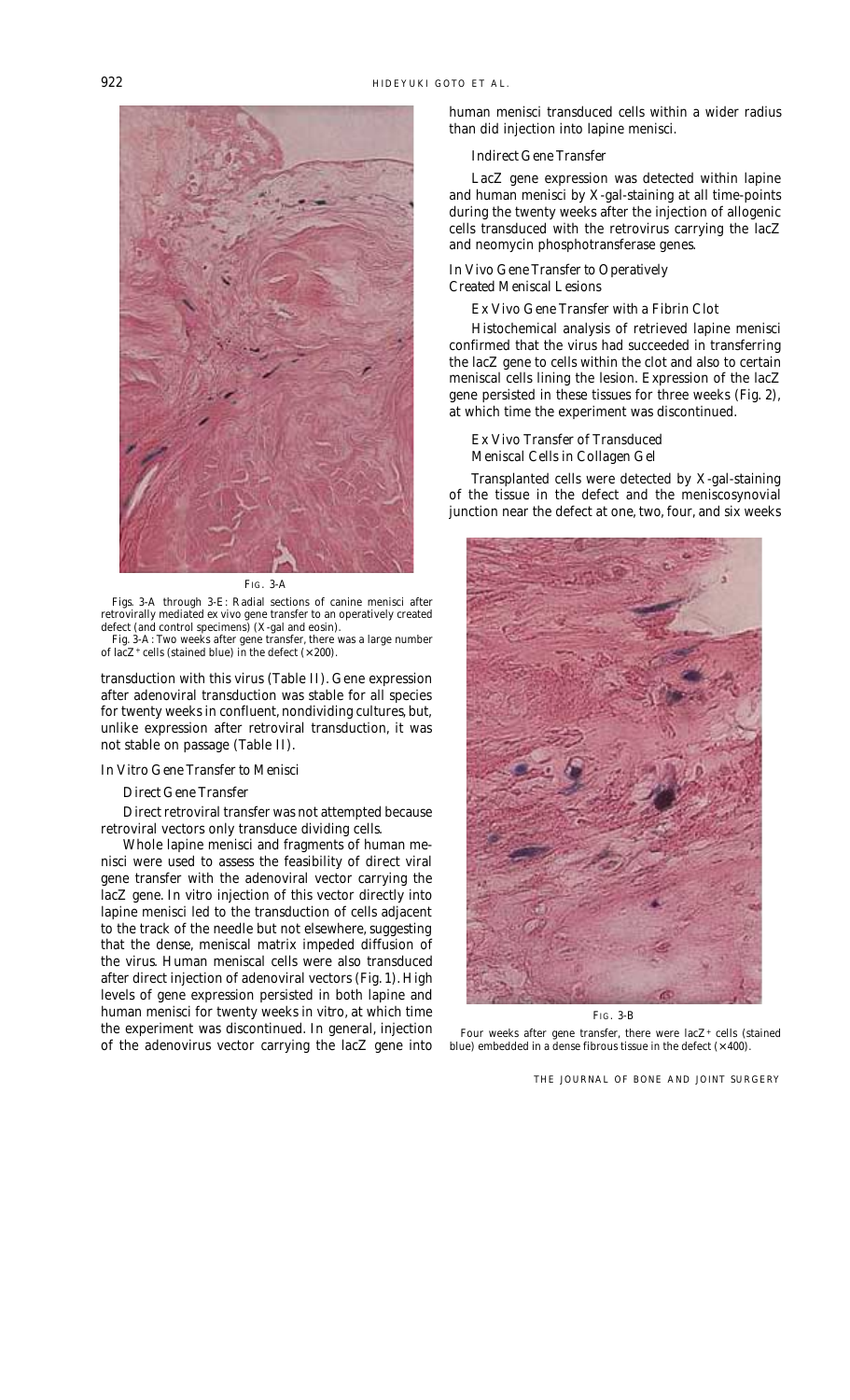

FIG. 3-C

Six weeks after gene transfer, there were lac $Z^+$  cells (stained blue) in the defect  $(\times 400)$ .

after implantation (Figs. 3-A, 3-B, and 3-C). The cells detected in the fibrous tissues appeared fibroblastic, whereas cells that resembled fibrochondrocytes could be identified in the body of the meniscus (Fig. 3-A). Transduced allografted cells were detected in lesions six weeks after the operation (Fig. 3-C). Control defects in which no cells had been implanted showed no staining at any time postoperatively (Figs. 3-D and 3-E). The operatively created defects were filled with fibrous tissue that contained fibroblastic cells and inflammatory cells.

#### **Discussion**

The results of the present study confirm that, although a meniscal defect becomes filled with fibrous tissue containing fibroblasts by six weeks postoperatively, this tissue is histologically different from normal meniscal tissue. This finding agrees with that of Arnoczky et al.<sup>2</sup>, who showed that a similarly sized, fullthickness defect in a canine meniscus filled with a fibrin clot was still morphologically different from the adjacent meniscal tissue at three months.

Port et al.<sup>15</sup> evaluated healing biomechanically after fibrin clots and cultured autogenous marrow cells

VOL. **81-A,** NO. 7, JULY 1999

were placed in operatively created, full-thickness meniscal lesions in goats. They found no enhancement in healing at four months. Their results demonstrated that the fibrin clot, even though it contains chemotactic and mitogenic factors as well as additional cellular components, could not induce complete healing of caprine meniscal lesions. This finding suggests that a single application of the growth factors present in fibrin clots may not promote healing, a circumstance that could reflect the necessity for growth factors to be present within the lesion for an extended period of time. However, with existing technology, high concentrations of growth factors cannot be delivered to sites of meniscal damage in a sustained fashion. In an effort to solve this problem, two of us (P. D. R. and C. H. E.) are developing genetransfer techniques<sup>5</sup> that could be used to promote the sustained, localized production of growth factors within the meniscal lesion in order to improve healing.

The present study confirms that gene transfer to meniscal cells is feasible in lapine, canine, and human menisci. With use of the lacZ gene as a marker, we showed that both adenovirally and retrovirally mediated



A control specimen in which collagen gel without cells had been implanted  $(x 200)$ . Two weeks postoperatively, the defect was filled with inflammatory cells and fibroblasts in a sparse fibrous tissue. No background staining was seen after treatment with X-gal, and thus no lacZ+ cells were present.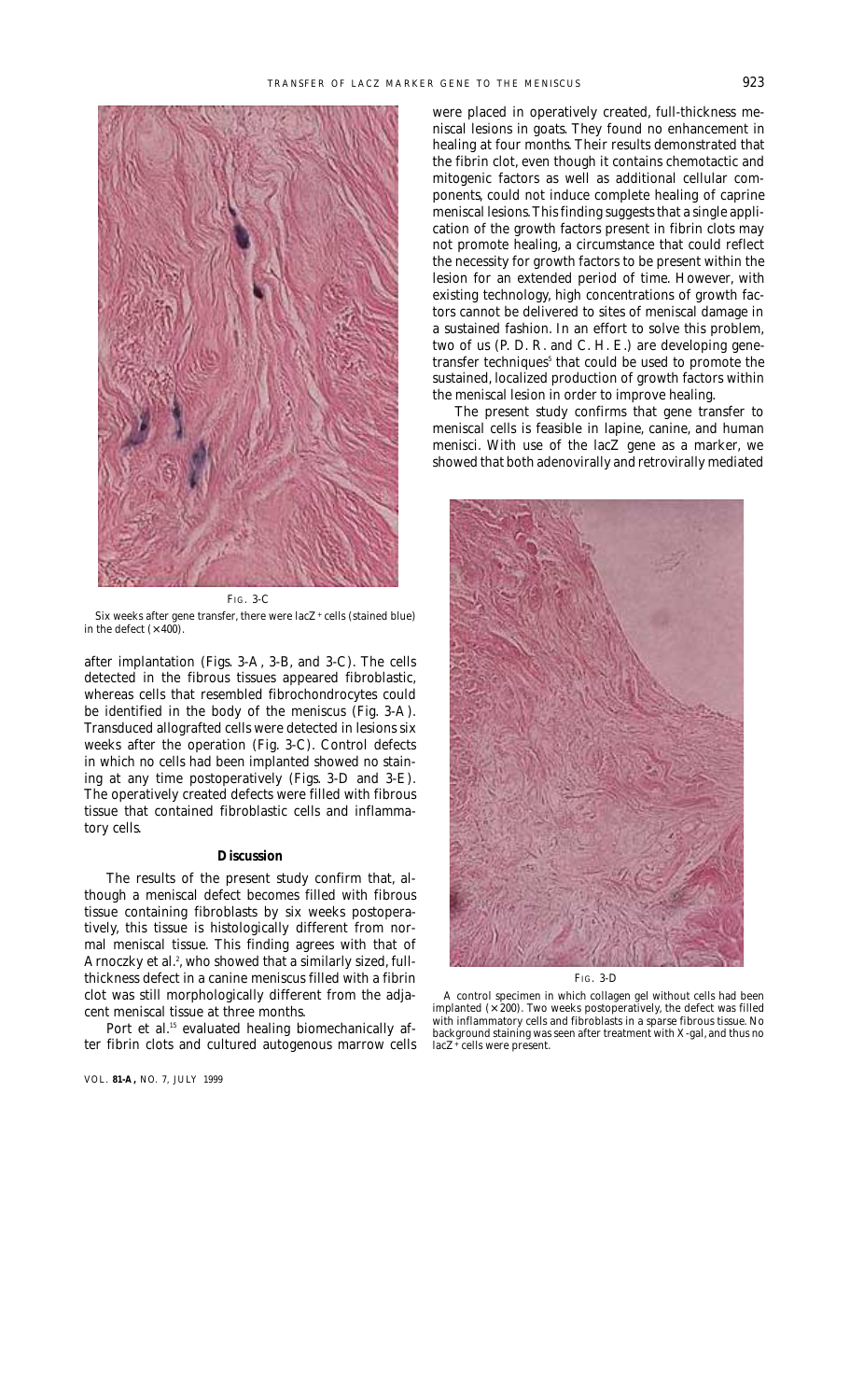

FIG. 3-E

A control specimen in which collagen gel without cells had been implanted  $(\times 200)$ . Six weeks postoperatively, the defects were filled with fibrous tissue that contained fibroblastic cells, and thus the material filling the defect was histologically different from normal meniscal tissue.

gene transfer can maintain gene expression for at least twenty weeks *in vitro*.

Because the *in vitro* data suggested that *ex vivo* gene delivery to a meniscus is more efficient than *in vivo* gene delivery, the former strategy was employed for gene transfer to operatively created meniscal lesions in experimental animals. Since adenovirus infects nondividing cells, it was possible to utilize this vector in a fibrin-clot technique. The adenoviral vector suspension and the fibrin clot were mixed before implantation into the meniscal lesion. Although few meniscal cells were transduced by this method, cells trapped within the clot expressed the transgene very efficiently and could serve as a local source of growth-factor synthesis. In this sense, the identity of the transduced cells within the

clot is not critical, provided that they transduce and express the transgene efficiently. An advantage of the fibrin-clot method is that fibrin clots are already used in operative meniscal repairs, and thus they lend themselves to early use as an adjunct to gene transfer in humans. Moreover, unlike the method involving use of retroviruses, this method does not require cell culture. Adenovirally mediated gene delivery combined with the fibrin-clot technique was successful for delivery of the lacZ gene to the meniscal lesion, with gene expression persisting within the clot for the entire three-week period of the experiment.

Retroviruses do not transduce nondividing cells, such as those found in fibrin clots, but they proved to be effective mediators of gene transfer to meniscal cells under *in vitro* conditions in which the cells divide. Moreover, because retroviruses insert their genetic material stably into the chromosomal DNA of the cells that they infect, there is no dilution of the transferred genes during cell division and it is possible to select for cells expressing the genes of interest. For *ex vivo* gene delivery with retroviruses, cells were transduced, selected in G418, and embedded in collagen gels before transplantation and insertion into the meniscal defect. This technique was efficient not only in preventing the cells from migrating from the meniscal lesion but also in maintaining the morphology of the transferred meniscal cells. The collagen gel used in this study contained 95 to 98 percent type-I collagen, with the remainder being type-III collagen. Therefore, this collagen-and-cell mixture could be a suitable scaffold for maintaining the integrity of meniscal tissue after transplantation to the lesion. Transgene expression persisted for six weeks after allotransplantation of the retrovirally transduced cells into partial-thickness meniscal defects.

The three to six-week duration of gene expression in the meniscal defects noted in the present study may be long enough to enhance healing if a therapeutic gene is utilized. Meniscal cells are known to respond to exogenously supplied growth factors<sup>3,9,21</sup>, and articular chondrocytes have been shown to respond to transfer of a transforming-growth-factor gene by increasing matrix synthesis $1,18$ . This permits cautious optimism regarding the possibility that these techniques could form the basis of a gene-transfer approach to the repair of meniscal lesions.

NOTE: The authors express sincere thanks to Dr. Rebecca K. Studer, Helga I. Georgescu, Lori Miller, Warren Thompson, Dr. Chang W. Lee, and the Pathology Development Laboratory, Presbyterian-University Hospital.

#### **References**

- 1. **Arai, Y.; Kubo, T.; Kobayashi, K.; Takeshita, K.; Takahashi, K.; Ikeda, T.; Imanishi, J.; Takigawa, M.;** and **Hirasawa, Y.:** Adenovirus vector-mediated gene transduction to chondrocytes: *in vitro* evaluation of therapeutic efficacy of transforming growth factor-beta 1 and heat shock protein 70 gene transduction. *J. Rheumatol.,* 24: 1787-1795, 1997.
- 2. **Arnoczky, S. P.; Warren, R. F.;** and **Spivak, J. M.:** Meniscal repair using an exogenous fibrin clot. An experimental study in dogs. *J. Bone and Joint Surg.,* 70-A: 1209-1217, Sept. 1988.

 3. **Collier, S.,** and **Ghosh, P.:** Effects of transforming growth factor beta on proteoglycan synthesis by cell and explant cultures derived from the knee joint meniscus. *Osteoarthrit. and Cartilage,* 3: 127-138, 1995.